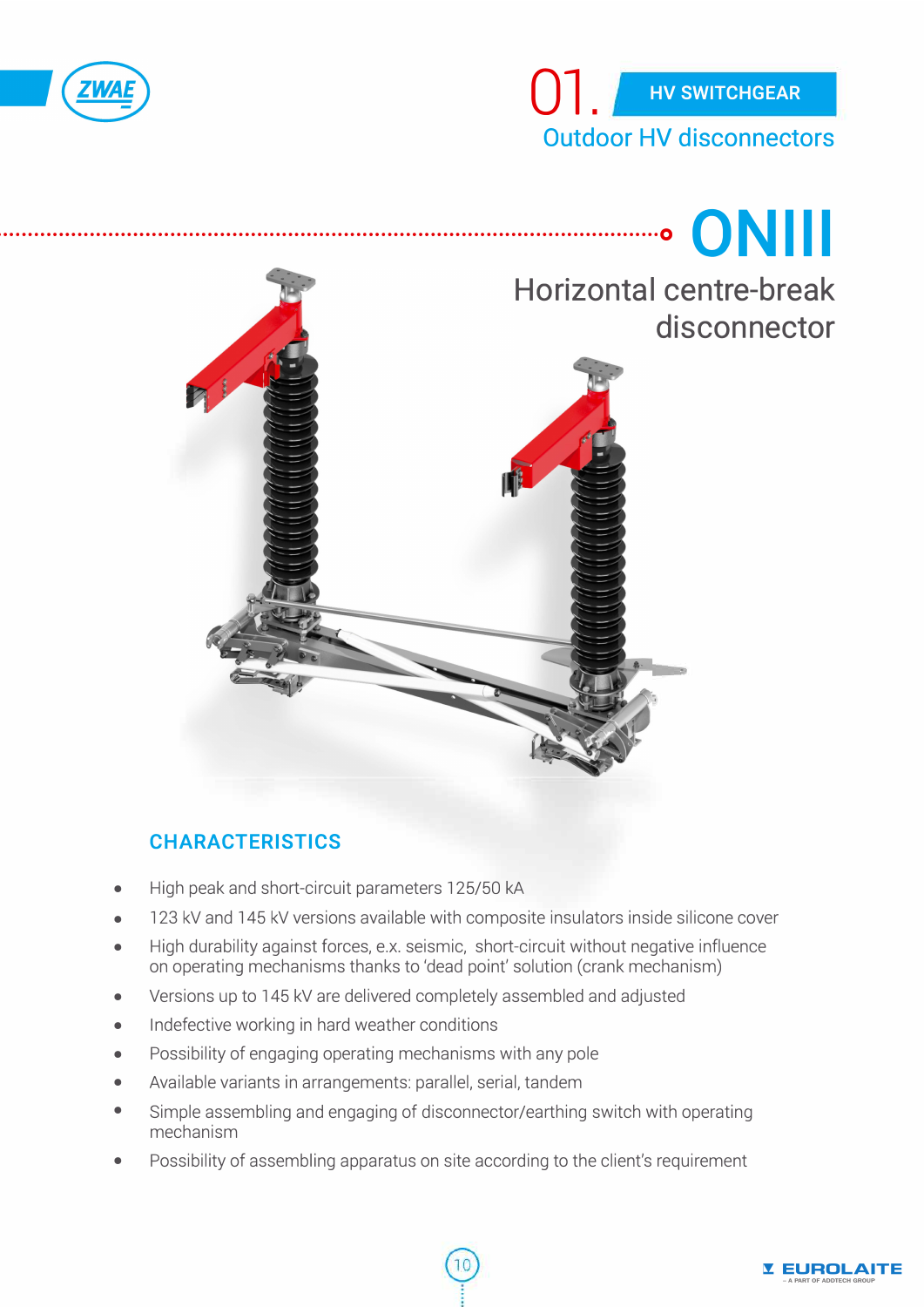# **SPECIFICATION**

| <b>Item</b>    | <b>Parameter</b>                                                                                | Value                                        |                                                |                                              |                                              |
|----------------|-------------------------------------------------------------------------------------------------|----------------------------------------------|------------------------------------------------|----------------------------------------------|----------------------------------------------|
| $\mathbf{1}$ . | Rated operating voltage                                                                         | 72,5 [kV]                                    | 123 [kV]                                       | 145 [kV]                                     | 245 [kV]                                     |
| 2.             | Rated continuous current                                                                        | 1600 [A]<br>2500 [A]<br>3150 [A]<br>4000 [A] | $1600$ [A]<br>2500 [A]<br>3150 [A]<br>4000 [A] | 1600 [A]<br>2500 [A]<br>3150 [A]<br>4000 [A] | 1600 [A]<br>2500 [A]<br>3150 [A]<br>4000 [A] |
| 3.             | Peak current                                                                                    | 125 [kA]                                     | 125 [kA]                                       | 125 [kA]                                     | 125 [kA]                                     |
| 4.             | Short-circuit current, 1 sec.                                                                   | 50 [kA]                                      | 50 [kA]                                        | 50 [kA]                                      | 50 [kA]                                      |
| 5.             | Test voltage (50 Hz):<br>- earth and pole to pole insulation<br>- contact to contact insulation | 140 [kV]<br>160 [kV]                         | 230 [kV]<br>265 [kV]                           | 275 [kV]<br>315 [kV]                         | 460 [kV]<br>530 [kV]                         |
| 6.             | Surge test voltage:<br>- earth and pole to pole insulation<br>- contact to contact insulation   | 325 [kV]<br>375 [kV]                         | 550 [kV]<br>630 [kV]                           | 650 [kV]<br>750 [kV]                         | 1050 [kV]<br>1200 [kV]                       |
| 7 <sub>1</sub> | Radio interference voltage                                                                      | $< 1000$ [µV]                                | $<$ 1000 [µV]                                  | $< 1000$ [µV]                                | $< 100$ [µV]                                 |
| 8.             | Mechanical strength                                                                             | 2000 cycles                                  | 2000 cycles                                    | 2000 cycles                                  | 2000 cycles                                  |
| 9.             | Operating mechanisms:<br>- motor<br>- manual                                                    | <b>NSO80</b><br><b>NR-5</b>                  | <b>NSO80</b><br><b>NR-5</b>                    | <b>NSO80</b><br><b>NR-5</b>                  | <b>NSO80</b><br><b>NR-5</b>                  |

 $11$ 

We connect<br>
with ENERGY

### **DIAGRAMS**



# **SPECIFICATION**

| <b>Type</b>      | Dimensions (mm) |       |  |  |
|------------------|-----------------|-------|--|--|
|                  | B               | G     |  |  |
| <b>ONIII-72</b>  | 900             | 4940  |  |  |
| <b>ONIII-123</b> | 1450            | 7690  |  |  |
| <b>ONIII-145</b> | 1600            | 8440  |  |  |
| ONIII-245        | 2295            | 12230 |  |  |